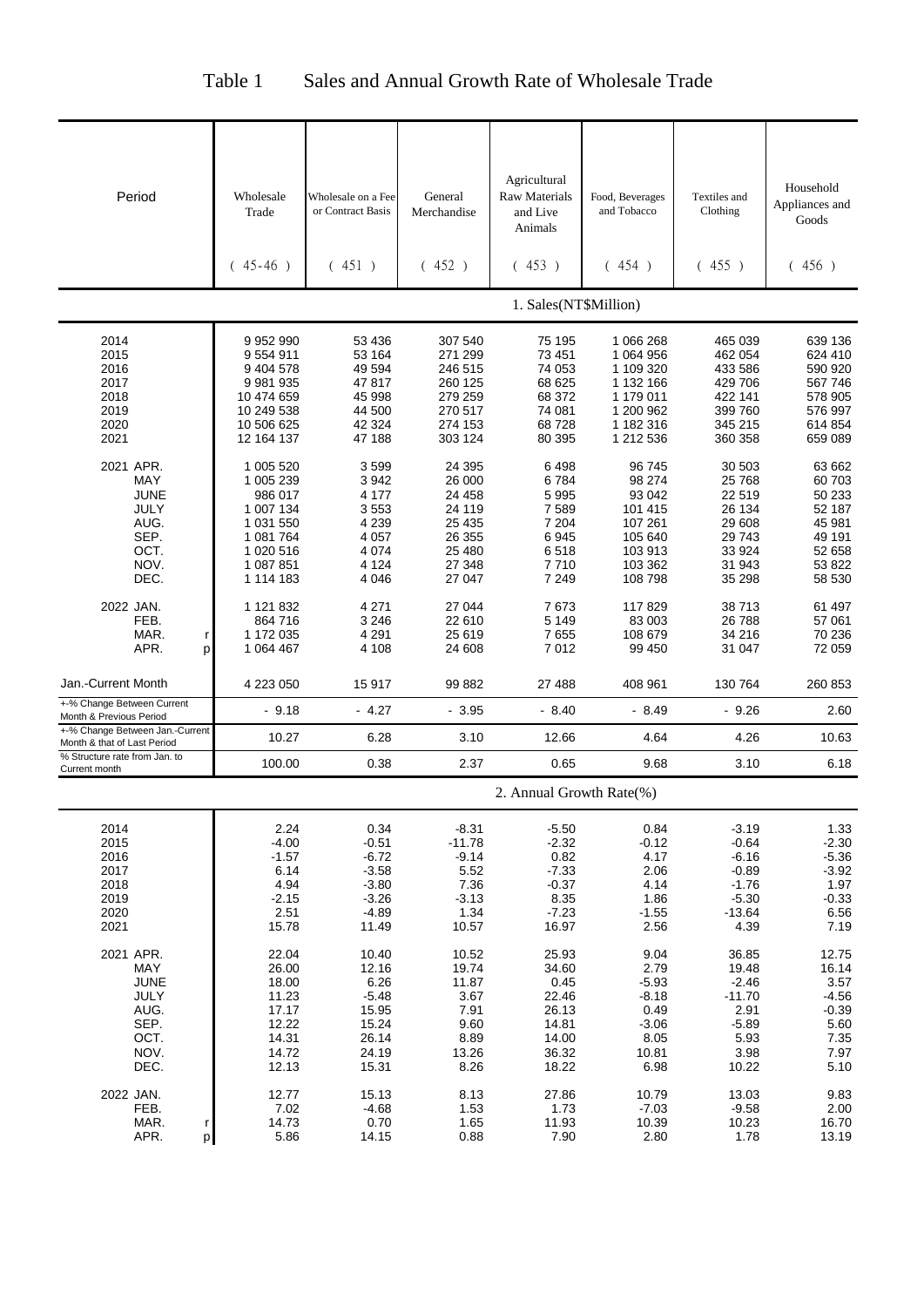## Table 1 Sales and Annual Growth Rate of Wholesale Trade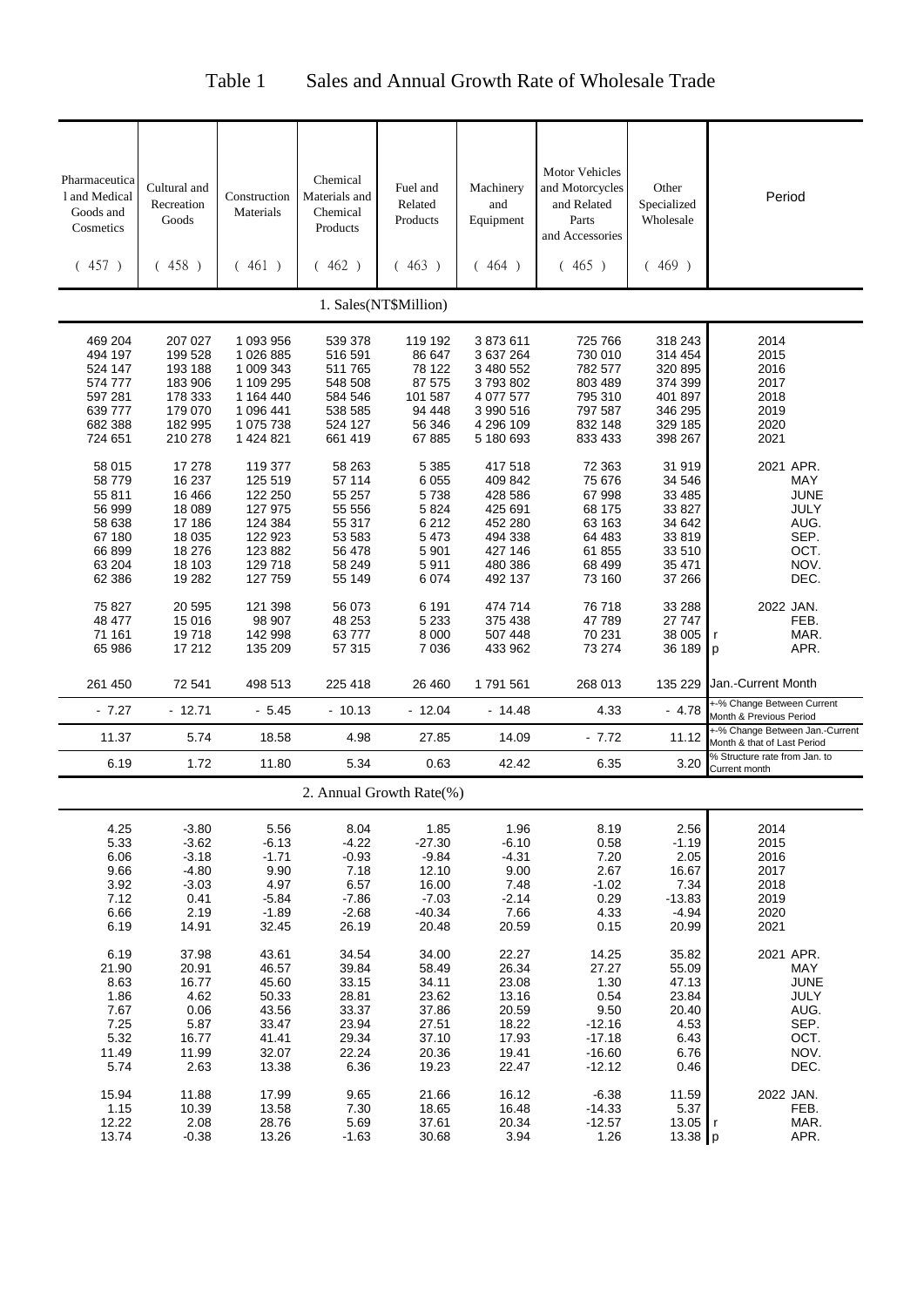| Period                                                                                 | Retail Trade<br>$47 - 48$ )                                                                      | General<br>Merchandise<br><b>Stores</b><br>(detail:table4)<br>471)                                   | Food, Beverages<br>and Tobacco in<br>Specialized<br><b>Stores</b><br>(472)              | Textiles and<br>Clothing in<br><b>Specialized Stores</b><br>(473)                        | Household<br>Appliances and<br>Goods in<br><b>Specialized Stores</b><br>474)<br>(        | Pharmaceutical<br>and Medical Goods<br>and Cosmetics in<br><b>Specialized Stores</b><br>(475) | Cultural and<br><b>Recreation Goods</b><br>in Specialized<br><b>Stores</b><br>(476)              |
|----------------------------------------------------------------------------------------|--------------------------------------------------------------------------------------------------|------------------------------------------------------------------------------------------------------|-----------------------------------------------------------------------------------------|------------------------------------------------------------------------------------------|------------------------------------------------------------------------------------------|-----------------------------------------------------------------------------------------------|--------------------------------------------------------------------------------------------------|
|                                                                                        |                                                                                                  |                                                                                                      |                                                                                         | 1. Sales(NT\$Million)                                                                    |                                                                                          |                                                                                               |                                                                                                  |
| 2014<br>2015<br>2016<br>2017<br>2018<br>2019<br>2020<br>2021                           | 3 620 906<br>3 586 262<br>3 624 373<br>3 656 252<br>3737094<br>3 852 281<br>3859665<br>3 985 543 | 1 077 398<br>1 116 823<br>1 164 705<br>1 178 201<br>1 222 612<br>1 272 664<br>1 292 099<br>1 302 550 | 301 716<br>293 747<br>282 996<br>284 427<br>284 669<br>288 010<br>279 970<br>285 071    | 262 346<br>264 453<br>268 254<br>268 435<br>272 831<br>283 484<br>288 031<br>294 050     | 230 924<br>221 078<br>202 099<br>188 114<br>193 583<br>196 273<br>179 464<br>182 402     | 168 966<br>172 224<br>177 612<br>183763<br>191 750<br>198 102<br>199 016<br>198 048           | 83 639<br>82 241<br>77 207<br>74 764<br>74 531<br>78 604<br>84 891<br>77 600                     |
| 2021 APR.<br>MAY<br>JUNE<br>JULY<br>AUG.<br>SEP.<br>OCT.<br>NOV.<br>DEC.               | 328 586<br>311 401<br>266 431<br>303731<br>319750<br>327 709<br>373 033<br>377 304<br>368 420    | 109 786<br>104 029<br>85 620<br>96 422<br>108 018<br>103 885<br>130 682<br>121 903<br>117830         | 21 453<br>21 485<br>20 9 20<br>21 683<br>24 093<br>26 279<br>25 328<br>24 861<br>26 597 | 25 577<br>16702<br>10 167<br>15 288<br>20 879<br>21 776<br>30 304<br>32 493<br>36 076    | 15761<br>11 902<br>9598<br>13 146<br>14768<br>14 693<br>18 307<br>18803<br>19666         | 16 519<br>15 471<br>13 2 8 1<br>13 931<br>14 986<br>18 398<br>19 4 15<br>17 738<br>18 3 12    | 7 3 8 8<br>5 5 5 7<br>4 207<br>4 9 61<br>5888<br>5818<br>7 2 9 0<br>6913<br>7 0 9 8              |
| 2022 JAN.<br>FEB.<br>MAR.<br>r<br>APR.<br>p                                            | 391 743<br>314741<br>344 113<br>343 949                                                          | 125 555<br>103 757<br>106 894<br>111 499                                                             | 31 644<br>22 013<br>23 568<br>23 807                                                    | 36 364<br>31 041<br>27 866<br>25 132                                                     | 18 197<br>15 174<br>16 032<br>15 4 5 9                                                   | 16 678<br>15 342<br>17 377<br>18 453                                                          | 7 2 9 5<br>7 0 8 4<br>6841<br>6710                                                               |
| Jan.-Current Month                                                                     | 1 394 546                                                                                        | 447 705                                                                                              | 101 032                                                                                 | 120 403                                                                                  | 64 862                                                                                   | 67850                                                                                         | 27 929                                                                                           |
| +-% Change Between Current<br>Month & Previous Period                                  | $-0.05$                                                                                          | 4.31                                                                                                 | 1.01                                                                                    | $-9.81$                                                                                  | $-3.58$                                                                                  | 6.20                                                                                          | $-1.92$                                                                                          |
| +-% Change Between Jan.-Current<br>Month & that of Last Period                         | 4.24                                                                                             | 3.12                                                                                                 | 7.68                                                                                    | 9.09                                                                                     | 5.43                                                                                     | 2.01                                                                                          | $-6.49$                                                                                          |
| % Structure rate from Jan. to<br>Current month                                         | 100.00                                                                                           | 32.10                                                                                                | 7.24                                                                                    | 8.63                                                                                     | 4.65                                                                                     | 4.87                                                                                          | 2.00                                                                                             |
|                                                                                        |                                                                                                  |                                                                                                      |                                                                                         | 2. Annual Growth Rate(%)                                                                 |                                                                                          |                                                                                               |                                                                                                  |
| 2014<br>2015<br>2016<br>2017<br>2018<br>2019<br>2020<br>2021                           | 2.84<br>$-0.96$<br>1.06<br>0.88<br>2.21<br>3.08<br>0.19<br>3.26                                  | 4.79<br>3.66<br>4.29<br>1.16<br>3.77<br>4.09<br>1.53<br>0.81                                         | $-4.38$<br>$-2.64$<br>$-3.66$<br>0.51<br>0.09<br>1.17<br>$-2.79$<br>1.82                | 3.27<br>0.80<br>1.44<br>0.07<br>1.64<br>3.90<br>1.60<br>2.09                             | 1.40<br>$-4.26$<br>$-8.58$<br>$-6.92$<br>2.91<br>1.39<br>$-8.56$<br>1.64                 | 3.01<br>1.93<br>3.13<br>3.46<br>4.35<br>3.31<br>0.46<br>$-0.49$                               | 0.65<br>$-1.67$<br>$-6.12$<br>$-3.16$<br>$-0.31$<br>5.47<br>8.00<br>$-8.59$                      |
| 2021 APR.<br>MAY<br><b>JUNE</b><br><b>JULY</b><br>AUG.<br>SEP.<br>OCT.<br>NOV.<br>DEC. | 18.27<br>3.40<br>$-13.26$<br>$-9.63$<br>$-4.28$<br>1.99<br>6.65<br>6.85<br>3.72                  | 16.69<br>0.70<br>$-14.34$<br>$-14.56$<br>$-7.92$<br>$-1.18$<br>5.44<br>7.09<br>6.07                  | 5.50<br>0.50<br>$-5.63$<br>$-3.07$<br>$-2.65$<br>$-7.94$<br>1.17<br>8.97<br>8.15        | 55.11<br>$-26.15$<br>$-53.90$<br>$-30.98$<br>$-8.73$<br>$-2.79$<br>6.84<br>15.04<br>5.42 | 35.63<br>$-11.84$<br>$-28.57$<br>$-10.19$<br>$-6.23$<br>$-7.17$<br>0.02<br>10.31<br>5.12 | 12.36<br>10.12<br>$-13.09$<br>$-14.07$<br>$-10.30$<br>$-2.83$<br>1.06<br>1.75<br>5.72         | 16.94<br>$-20.09$<br>$-38.38$<br>$-37.79$<br>$-29.49$<br>$-14.92$<br>4.10<br>$-7.78$<br>$-10.22$ |
| 2022 JAN.<br>FEB.<br>MAR.<br>r<br>APR.<br>p                                            | 6.25<br>0.18<br>5.46<br>4.68                                                                     | 9.06<br>$-3.58$<br>5.17<br>1.56                                                                      | 19.42<br>$-9.00$<br>8.68<br>10.97                                                       | 16.37<br>2.91<br>19.19<br>$-1.74$                                                        | 8.16<br>2.36<br>13.61<br>$-1.91$                                                         | 1.42<br>$-3.75$<br>$-1.33$<br>11.71                                                           | $-3.30$<br>$-8.29$<br>$-5.13$<br>$-9.18$                                                         |

## Table 2 Sales and Annual Growth Rate of Retail Trade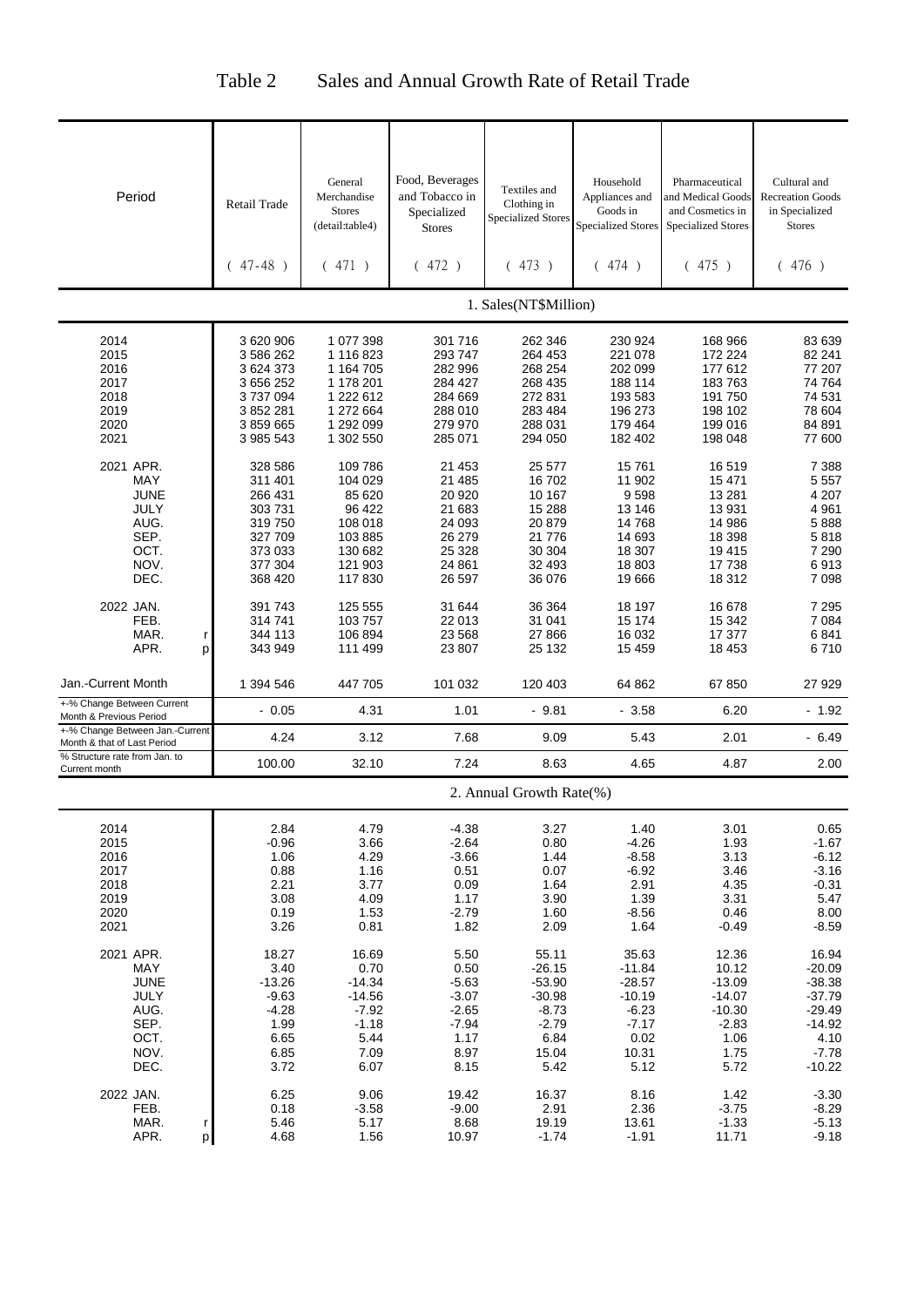| Construction<br>Materials in<br>Specialized<br><b>Stores</b><br>(481)                     | Fuel and related<br>products in<br>Specialized<br><b>Stores</b><br>(482)             | Information and<br>Communications<br>Equipment and<br>Electrical<br>Household<br>Appliance in<br><b>Specialized Stores</b><br>$(483+4741)$ | Motor Vehicles,<br>Motorcycles and<br><b>Related Parts</b><br>and Accessories<br>in Specialized<br><b>Stores</b><br>(484) | Other Retail<br>Sale in<br>Specialized<br><b>Stores</b><br>(485)                        | Retail Trade not<br>in Stores or<br><b>Stalls</b><br>(487)                             | Electronic<br>Shopping and<br>Mail-Order<br>Houses<br>(4871)                             | Period                                                                                  |
|-------------------------------------------------------------------------------------------|--------------------------------------------------------------------------------------|--------------------------------------------------------------------------------------------------------------------------------------------|---------------------------------------------------------------------------------------------------------------------------|-----------------------------------------------------------------------------------------|----------------------------------------------------------------------------------------|------------------------------------------------------------------------------------------|-----------------------------------------------------------------------------------------|
|                                                                                           |                                                                                      |                                                                                                                                            |                                                                                                                           |                                                                                         |                                                                                        |                                                                                          |                                                                                         |
| 52 487<br>51 478<br>49 916<br>46732<br>45 923<br>45 118<br>47 0 26<br>46 921              | 308 232<br>235 026<br>222 256<br>242 248<br>273 217<br>263777<br>215 194<br>249 090  | 276 656<br>268 173<br>255 732<br>252 196<br>244 560<br>237 873<br>240 346<br>268 745                                                       | 573 568<br>580 095<br>611 316<br>618 651<br>600 711<br>637 322<br>660 081<br>660 673                                      | 63814<br>66 160<br>63790<br>59 510<br>57 927<br>57 624<br>44 294<br>45 151              | 221 159<br>234 762<br>248 491<br>259 210<br>274 779<br>293 429<br>329 253<br>375 242   | 137 039<br>145 912<br>155 750<br>168 535<br>189 438<br>207 755<br>241 192<br>285 394     | 2014<br>2015<br>2016<br>2017<br>2018<br>2019<br>2020<br>2021                            |
| 3630<br>3 4 4 8<br>3 3 2 7<br>3714<br>3832<br>3779<br>4 0 8 3<br>4 1 5 3<br>4 2 7 6       | 20 648<br>19 087<br>16710<br>20 055<br>21 553<br>21759<br>23 643<br>22 903<br>23 358 | 20 981<br>24 073<br>22 414<br>23 325<br>21 212<br>21 560<br>26 537<br>24 973<br>22 109                                                     | 55 287<br>53 681<br>44 594<br>57 400<br>50 633<br>57 854<br>52 552<br>56 904<br>55 578                                    | 3563<br>3 3 0 9<br>3 223<br>3 1 5 7<br>3 3 5 9<br>3 3 6 3<br>4 2 4 4<br>4 2 3 4<br>4476 | 27 993<br>32 657<br>32 369<br>30 649<br>30 528<br>28 545<br>30 649<br>41 427<br>33 044 | 20 4 64<br>24 683<br>25 531<br>23 5 20<br>23 348<br>21 119<br>22 872<br>33 182<br>25 552 | 2021 APR.<br><b>MAY</b><br><b>JUNE</b><br>JULY<br>AUG.<br>SEP.<br>OCT.<br>NOV.<br>DEC.  |
| 5 0 2 2<br>3632<br>3770<br>3772                                                           | 23 065<br>20 355<br>24 407<br>22720                                                  | 24 987<br>20 052<br>22 870<br>23 030                                                                                                       | 64 352<br>43 703<br>58 190<br>57 836                                                                                      | 4 7 2 7<br>4 0 1 6<br>4 180<br>3988                                                     | 33 857<br>28 573<br>32 118<br>31 542                                                   | 26 247<br>22 188<br>24 340<br>23 618                                                     | 2022 JAN.<br>FEB.<br>MAR.<br>APR.<br>p                                                  |
| 16 196                                                                                    | 90 547                                                                               | 90 939                                                                                                                                     | 224 081                                                                                                                   | 16911                                                                                   | 126 091                                                                                | 96 393                                                                                   | Jan.-Current Month                                                                      |
| 0.05                                                                                      | $-6.91$                                                                              | 0.70                                                                                                                                       | $-0.61$                                                                                                                   | $-4.60$                                                                                 | $-1.79$                                                                                | $-2.96$                                                                                  | +-% Change Between Current<br>Month & Previous Period<br>-% Change between Jan.-Current |
| $-0.69$                                                                                   | 13.15                                                                                | 10.17                                                                                                                                      | $-3.20$                                                                                                                   | 7.13                                                                                    | 9.29                                                                                   | 12.63                                                                                    | Month & that of Last Period<br>% Structure rate from Jan. to                            |
| 1.16                                                                                      | 6.49                                                                                 | 6.52                                                                                                                                       | 16.07                                                                                                                     | 1.21                                                                                    | 9.04                                                                                   | 6.91                                                                                     | Current month                                                                           |
|                                                                                           |                                                                                      |                                                                                                                                            |                                                                                                                           |                                                                                         |                                                                                        |                                                                                          |                                                                                         |
| 2.20<br>$-1.92$<br>$-3.03$<br>$-6.38$<br>$-1.73$<br>$-1.75$<br>4.23<br>$-0.22$            | $-1.77$<br>$-23.75$<br>$-5.43$<br>8.99<br>12.78<br>$-3.46$<br>$-18.42$<br>15.75      | $-2.99$<br>$-3.07$<br>$-4.64$<br>$-1.38$<br>$-3.03$<br>$-2.73$<br>1.04<br>11.82                                                            | 7.93<br>1.14<br>5.38<br>1.20<br>$-2.90$<br>6.09<br>3.57<br>0.09                                                           | 1.60<br>3.68<br>$-3.58$<br>$-6.71$<br>$-2.66$<br>$-0.52$<br>$-23.13$<br>1.93            | 8.55<br>6.15<br>5.85<br>4.31<br>6.01<br>6.79<br>12.21<br>13.97                         | 10.60<br>6.47<br>6.74<br>8.21<br>12.40<br>9.67<br>16.09<br>18.33                         | 2014<br>2015<br>2016<br>2017<br>2018<br>2019<br>2020<br>2021                            |
| $-16.22$<br>$-13.91$<br>$-12.32$<br>$-0.03$<br>$-2.71$<br>6.33<br>4.92<br>5.82<br>$-1.53$ | 54.83<br>27.17<br>$-3.36$<br>3.41<br>12.69<br>18.00<br>31.91<br>30.70<br>21.73       | 13.41<br>19.81<br>15.64<br>2.99<br>$-1.75$<br>14.21<br>40.06<br>19.83<br>4.74                                                              | 12.04<br>6.26<br>$-22.95$<br>$-10.63$<br>$-4.65$<br>6.67<br>$-8.09$<br>$-11.19$<br>$-8.00$                                | 13.67<br>3.93<br>$-3.61$<br>$-6.20$<br>$-5.37$<br>1.08<br>0.26<br>6.68<br>2.53          | 9.27<br>23.01<br>25.68<br>15.41<br>13.17<br>13.20<br>19.02<br>15.37<br>3.43            | 11.85<br>26.00<br>33.70<br>23.34<br>17.60<br>17.48<br>23.53<br>18.95<br>6.87             | 2021 APR.<br>MAY<br><b>JUNE</b><br>JULY<br>AUG.<br>SEP.<br>OCT.<br>NOV.<br>DEC.         |
| 1.37<br>$-10.50$<br>2.82<br>3.91                                                          | 14.56<br>11.61<br>16.21<br>10.04                                                     | 9.31<br>2.60<br>19.36<br>9.77                                                                                                              | $-9.60$<br>5.40<br>-8.42<br>4.61                                                                                          | 4.53<br>9.50<br>3.66<br>11.91                                                           | 7.96<br>6.77<br>9.77<br>12.68                                                          | 9.50<br>13.33<br>12.81<br>15.41 p                                                        | 2022 JAN.<br>FEB.<br>MAR.<br>$\mathsf{r}$<br>APR.                                       |

## Table 2 Sales and Aunnal Growth Rate of Retail Trade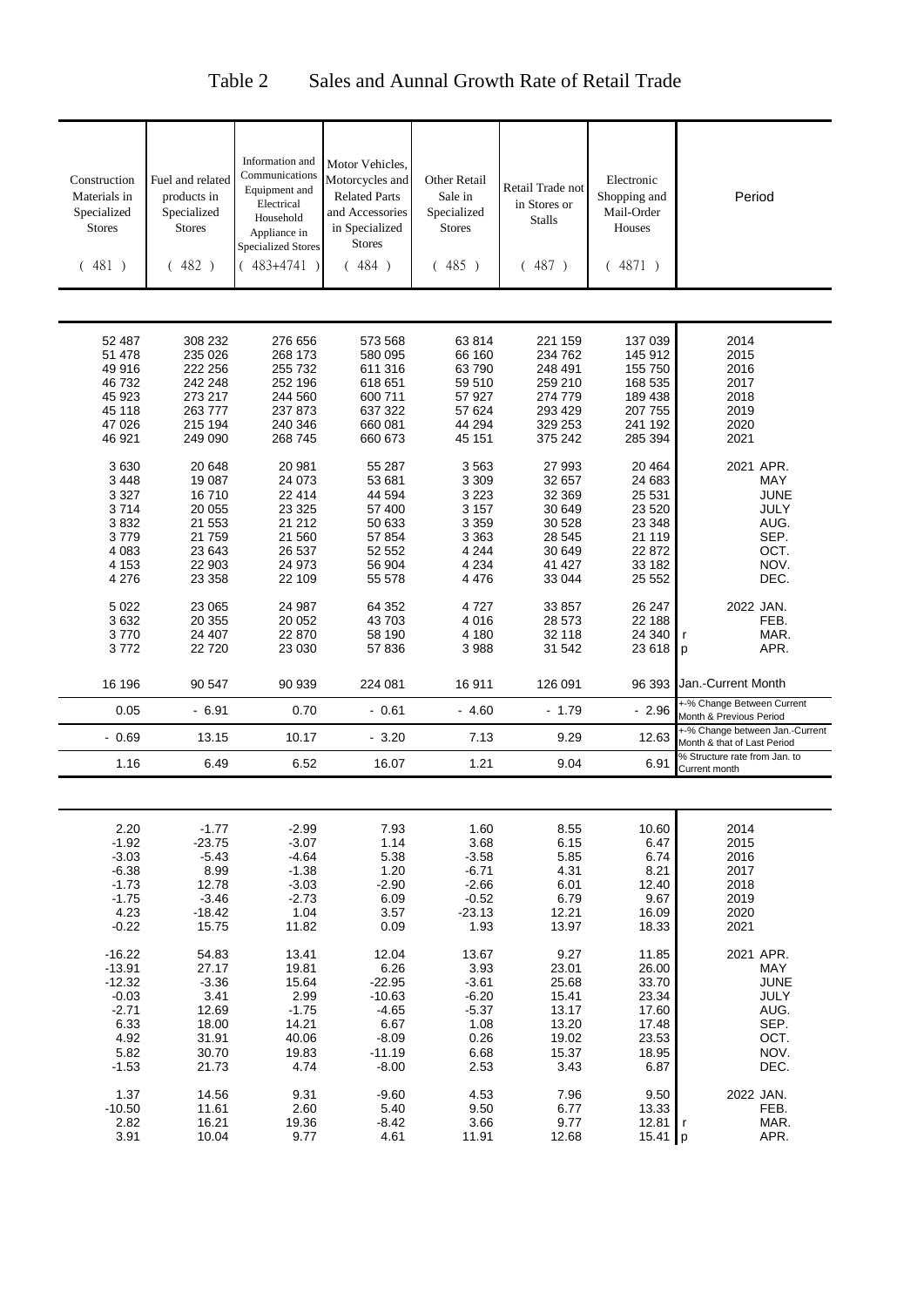| Table 3 |  |  | Sales and Annual Growth Rate of General Merchandise Stores |
|---------|--|--|------------------------------------------------------------|
|---------|--|--|------------------------------------------------------------|

| Period                                                                                 | General<br>Merchandise<br><b>Stores</b>                                                              | <b>Department Stores</b>                                                                   | Supermarkets                                                                           | <b>Convenience Stores</b>                                                              | Hypermarket                                                                             | <b>Other General</b><br><b>Merchandise Stores</b>                                           |
|----------------------------------------------------------------------------------------|------------------------------------------------------------------------------------------------------|--------------------------------------------------------------------------------------------|----------------------------------------------------------------------------------------|----------------------------------------------------------------------------------------|-----------------------------------------------------------------------------------------|---------------------------------------------------------------------------------------------|
|                                                                                        | (471)                                                                                                | (4711)                                                                                     | (4712)                                                                                 | (4713)                                                                                 | (4714)                                                                                  | (4719)                                                                                      |
|                                                                                        |                                                                                                      |                                                                                            |                                                                                        | 1. Sales(NT\$Million)                                                                  |                                                                                         |                                                                                             |
| 2014<br>2015<br>2016<br>2017<br>2018<br>2019<br>2020<br>2021                           | 1 077 398<br>1 116 823<br>1 164 705<br>1 178 201<br>1 222 612<br>1 272 664<br>1 292 099<br>1 302 550 | 306 136<br>318 902<br>333 149<br>334 626<br>340 119<br>355 205<br>354 083<br>342 601       | 156 243<br>167 140<br>181 217<br>190 024<br>198 523<br>207 752<br>229 915<br>248 198   | 278 127<br>282 349<br>294 137<br>302 741<br>321 737<br>331 633<br>361 008<br>361 448   | 174 202<br>181 095<br>189 120<br>194 716<br>199 540<br>210 135<br>228 745<br>243 945    | 162 689<br>167 337<br>167 083<br>156 093<br>162 693<br>167 939<br>118 348<br>106 358        |
| 2021 APR.<br><b>MAY</b><br><b>JUNE</b><br>JULY<br>AUG.<br>SEP.<br>OCT.<br>NOV.<br>DEC. | 109 786<br>104 029<br>85 620<br>96 422<br>108 018<br>103 885<br>130 682<br>121 903<br>117830         | 34 924<br>19566<br>8851<br>15 245<br>23 312<br>25 017<br>46 942<br>42 515<br>37 250        | 17 235<br>25 194<br>23 885<br>23 008<br>23724<br>20 118<br>21 0 24<br>19 164<br>20 117 | 29 554<br>31 021<br>28 291<br>30 063<br>28 890<br>29 591<br>32 076<br>30 936<br>30 379 | 17 199<br>19 186<br>18 687<br>21 069<br>23 553<br>20 497<br>21 346<br>20 4 29<br>20 572 | 10873<br>9063<br>5 9 0 7<br>7 0 38<br>8538<br>8662<br>9 2 9 4<br>8859<br>9512               |
| 2022 JAN.<br>FEB.<br>MAR.<br>r<br>APR.<br>p                                            | 125 555<br>103 757<br>106 894<br>111 499                                                             | 33 139<br>31 283<br>29 317<br>30 354                                                       | 22741<br>18751<br>18 989<br>21 155                                                     | 33 134<br>27 344<br>30 501<br>30 733                                                   | 26 740<br>17 705<br>18 636<br>19 349                                                    | 9802<br>8675<br>9451<br>9 9 0 9                                                             |
| Jan.-Current Month                                                                     | 447 705                                                                                              | 124 092                                                                                    | 81 635                                                                                 | 121 711                                                                                | 82 430                                                                                  | 37837                                                                                       |
| +-% Change Between Current<br>Month & Previous Period                                  | 4.31                                                                                                 | 3.54                                                                                       | 11.40                                                                                  | 0.76                                                                                   | 3.82                                                                                    | 4.85                                                                                        |
| +-% Change Between Jan.-Current<br>Month & that of Last Period                         | 3.12                                                                                                 | 0.15                                                                                       | 13.44                                                                                  | 1.26                                                                                   | 4.86                                                                                    | $-4.17$                                                                                     |
| % Structure rate from Jan. to<br>Current month                                         | 100.00                                                                                               | 27.72                                                                                      | 18.23                                                                                  | 27.19                                                                                  | 18.41                                                                                   | 8.45                                                                                        |
|                                                                                        |                                                                                                      |                                                                                            |                                                                                        | 2. Annual Growth Rate(%)                                                               |                                                                                         |                                                                                             |
| 2014<br>2015<br>2016<br>2017<br>2018<br>2019<br>2020<br>2021                           | 4.79<br>3.66<br>4.29<br>1.16<br>3.77<br>4.09<br>1.53<br>0.81                                         | 6.06<br>4.17<br>4.47<br>0.44<br>1.64<br>4.44<br>$-0.32$<br>$-3.24$                         | 4.45<br>6.97<br>8.42<br>4.86<br>4.47<br>4.65<br>10.67<br>7.95                          | 4.24<br>1.52<br>4.17<br>2.93<br>6.27<br>3.08<br>8.86<br>0.12                           | 2.37<br>3.96<br>4.43<br>2.96<br>2.48<br>5.31<br>8.86<br>6.64                            | 6.39<br>2.86<br>$-0.15$<br>$-6.58$<br>4.23<br>3.22<br>$-29.53$<br>$-10.13$                  |
| 2021 APR.<br>MAY<br><b>JUNE</b><br>JULY<br>AUG.<br>SEP.<br>OCT.<br>NOV.<br>DEC.        | 16.69<br>0.70<br>$-14.34$<br>$-14.56$<br>$-7.92$<br>$-1.18$<br>5.44<br>7.09<br>6.07                  | 49.45<br>$-28.29$<br>$-64.74$<br>$-46.54$<br>$-18.86$<br>$-12.34$<br>0.65<br>8.11<br>12.57 | $-8.03$<br>36.50<br>33.24<br>20.02<br>10.65<br>5.47<br>7.57<br>6.50<br>5.21            | 8.38<br>4.34<br>$-7.40$<br>$-15.04$<br>$-13.22$<br>$-0.84$<br>6.19<br>3.21<br>1.21     | 6.03<br>3.64<br>7.56<br>9.19<br>4.10<br>13.68<br>20.32<br>13.41<br>5.39                 | 28.13<br>$-2.75$<br>$-34.39$<br>$-32.87$<br>$-23.95$<br>$-10.12$<br>$-5.23$<br>3.94<br>1.81 |
| 2022 JAN.<br>FEB.<br>MAR.<br>r<br>APR.<br>p                                            | 9.06<br>$-3.58$<br>5.17<br>1.56                                                                      | 6.52<br>$-1.10$<br>11.75<br>$-13.09$                                                       | 17.16<br>3.97<br>9.86<br>22.74                                                         | 5.94<br>$-6.95$<br>1.72<br>3.99                                                        | 12.47<br>$-11.00$<br>5.05<br>12.50                                                      | 2.63<br>0.06<br>$-9.05$<br>$-8.86$                                                          |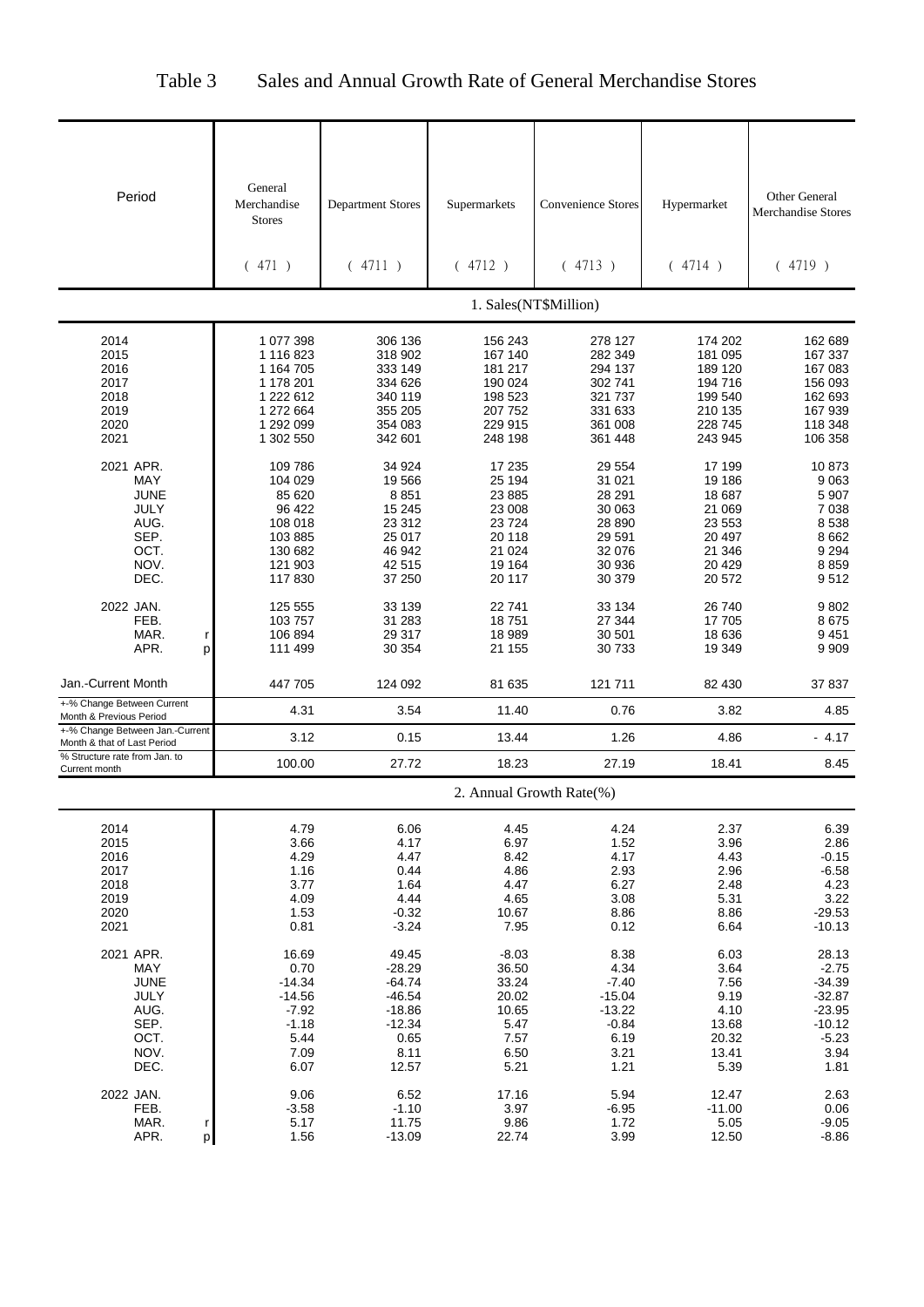| Period                                                         | Food and Beverage Service<br>Activities | Restaurants          | Event catering and other food<br>service activities | Beverage serving Activities<br>via Shops |
|----------------------------------------------------------------|-----------------------------------------|----------------------|-----------------------------------------------------|------------------------------------------|
|                                                                |                                         |                      |                                                     |                                          |
|                                                                |                                         |                      |                                                     |                                          |
|                                                                | (56)                                    | (5611)               | (5620)                                              | (5631)                                   |
|                                                                |                                         |                      | 1. Sales(NT\$Million)                               |                                          |
| 2014                                                           | 606 643                                 | 497 987              | 34 402                                              | 74 253                                   |
| 2015                                                           | 653 809                                 | 534 738              | 37762                                               | 81 308                                   |
| 2016                                                           | 710 901                                 | 579 696              | 41 513                                              | 89 692                                   |
| 2017<br>2018                                                   | 737 419<br>777 467                      | 602 016<br>638 985   | 41 525<br>42 281                                    | 93 878<br>96 201                         |
| 2019                                                           | 811 577                                 | 669 513              | 42 646                                              | 99 417                                   |
| 2020                                                           | 777 563                                 | 649 822              | 29 907                                              | 97 833                                   |
| 2021                                                           | 728 007                                 | 609 449              | 26 121                                              | 92 437                                   |
| 2021 APR.                                                      | 65 825                                  | 55 047               | 2548                                                | 8 2 3 0                                  |
| <b>MAY</b>                                                     | 50 202                                  | 42 070               | 2073                                                | 6 0 5 9                                  |
| JUNE<br><b>JULY</b>                                            | 38 303<br>42 524                        | 31 589<br>35 430     | 1636<br>1571                                        | 5 0 7 7<br>5 5 2 3                       |
| AUG.                                                           | 54 753                                  | 45 874               | 1584                                                | 7 2 9 5                                  |
| SEP.                                                           | 57 580                                  | 46 965               | 2 2 8 0                                             | 8 3 3 4                                  |
| OCT.                                                           | 67 585                                  | 56 911               | 2516                                                | 8 1 5 9                                  |
| NOV.                                                           | 67 094                                  | 55 896               | 2720                                                | 8478                                     |
| DEC.                                                           | 76 971                                  | 64 283               | 2874                                                | 9814                                     |
| 2022 JAN.                                                      | 75 856                                  | 63 686               | 2585                                                | 9585                                     |
| FEB.                                                           | 71 857                                  | 61 583               | 1817                                                | 8 4 5 6                                  |
| MAR.<br>r<br>APR.                                              | 69 776<br>62 0 26                       | 58 128<br>51 229     | 2 4 9 1<br>2572                                     | 9 1 5 7<br>8 2 2 5                       |
| p                                                              |                                         |                      |                                                     |                                          |
| Jan.-Current Month                                             | 279 516                                 | 234 627              | 9466                                                | 35 423                                   |
| +-% Change Between Current<br>Month & Previous Period          | $-11.11$                                | $-11.87$             | 3.24                                                | $-10.18$                                 |
| +-% Change Between Jan.-Current<br>Month & that of Last Period | 2.39                                    | 1.82                 | 6.76                                                | 5.12                                     |
| % Structure rate from Jan. to<br>Current month                 | 100.00                                  | 83.94                | 3.39                                                | 12.67                                    |
|                                                                |                                         |                      | 2. Annual Growth Rate(%)                            |                                          |
| 2014                                                           | 8.15                                    | 7.89                 | 11.58                                               | 8.33                                     |
| 2015                                                           | 7.77                                    | 7.38                 | 9.77                                                | 9.50                                     |
| 2016                                                           | 8.73                                    | 8.41                 | 9.93                                                | 10.31                                    |
| 2017<br>2018                                                   | 3.73<br>5.43                            | 3.85<br>6.14         | 0.03<br>1.82                                        | 4.67<br>2.47                             |
| 2019                                                           | 4.39                                    | 4.78                 | 0.86                                                | 3.34                                     |
| 2020                                                           | $-4.19$                                 | $-2.94$              | $-29.87$                                            | $-1.59$                                  |
| 2021                                                           | $-6.37$                                 | $-6.21$              | $-12.66$                                            | $-5.52$                                  |
| 2021 APR.                                                      | 37.30                                   | 41.52                | 3.50                                                | 25.02                                    |
| MAY                                                            | $-19.21$                                | $-19.34$             | $-18.51$                                            | $-18.48$                                 |
| <b>JUNE</b>                                                    | $-39.94$                                | $-40.45$             | $-32.60$                                            | $-38.80$                                 |
| JULY<br>AUG.                                                   | $-38.83$<br>$-25.65$                    | $-39.35$<br>$-26.92$ | $-34.59$<br>$-22.79$                                | $-36.55$<br>$-17.30$                     |
| SEP.                                                           | $-10.77$                                | $-12.37$             | $-1.81$                                             | $-3.22$                                  |
| OCT.                                                           | 1.41                                    | 1.35                 | $-0.83$                                             | 2.61                                     |
| NOV.                                                           | 3.87                                    | 3.88                 | 0.67                                                | 4.81                                     |
| DEC.                                                           | 7.15                                    | 8.22                 | 0.20                                                | 2.58                                     |
| 2022 JAN.                                                      | 8.16                                    | 8.08                 | 4.71                                                | 9.73                                     |
| FEB.<br>MAR.                                                   | 0.08<br>6.96                            | $-0.61$              | 11.66                                               | 2.95<br>7.50                             |
| r<br>APR.<br>p                                                 | $-5.77$                                 | 6.66<br>$-6.93$      | 12.13<br>0.92                                       | $-0.06$                                  |

## Table 4 Sales and Annual Growth Rate of Food and Beverage Services